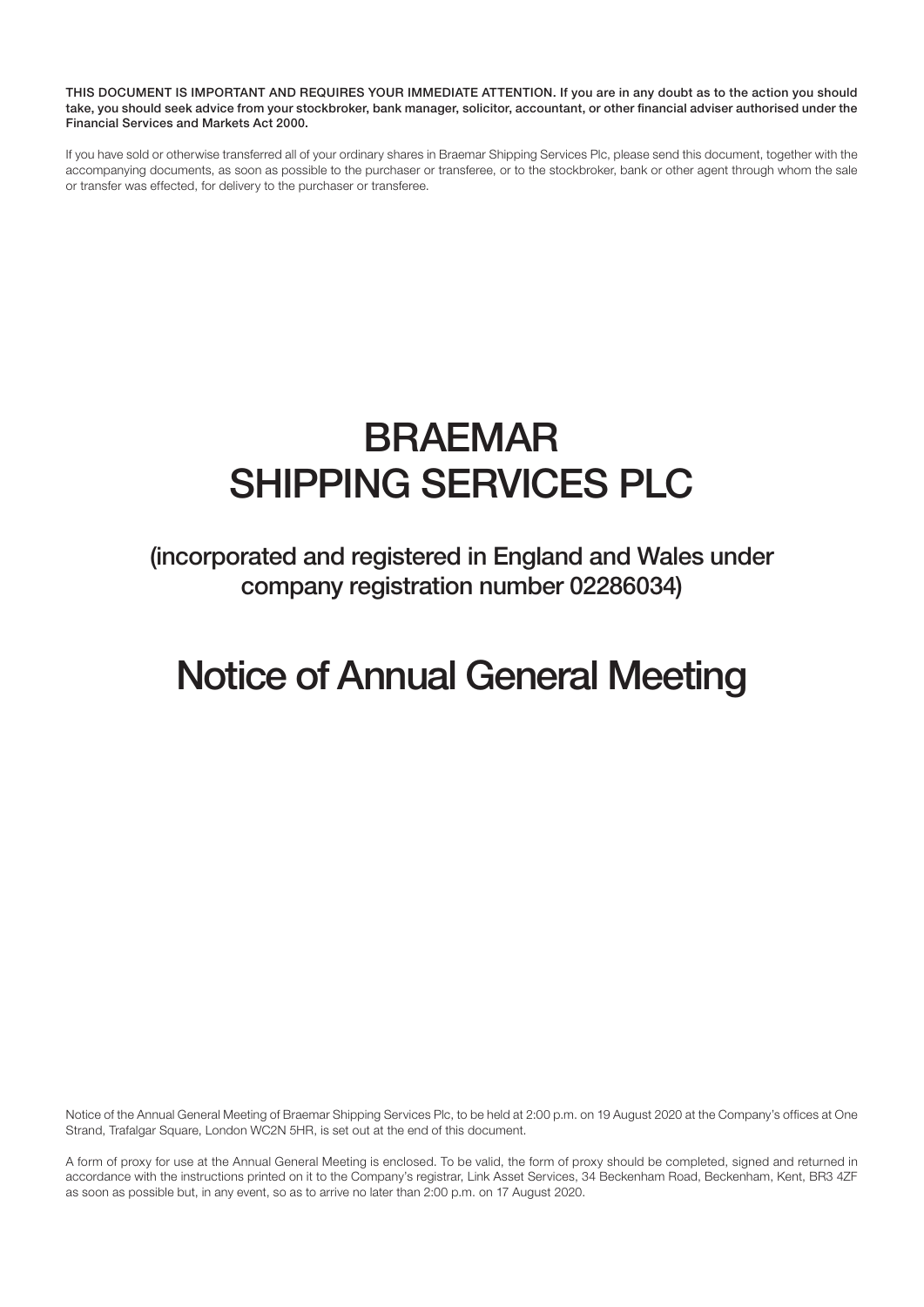# Notice of Annual General Meeting

#### BRAEMAR SHIPPING SERVICES PLC

(incorporated and registered in England and Wales under company registration number 02286034)

Registered office:

One Strand Trafalgar Square London England WC2N 5HR 20 July 2020

To the Shareholders of Braemar Shipping Services Plc

# Notice of Annual General Meeting

Dear Shareholder,

I am pleased to be writing to you with details of the forthcoming Annual General Meeting ("AGM") of Braemar Shipping Services Plc (the "Company"), which will be held at 2:00 p.m. on Wednesday 19 August 2020 at the Company's offices at One Strand, Trafalgar Square, London WC2N 5HR. The formal notice convening the AGM is set out at the end of this document (the "Notice").

Due to the ongoing COVID-19 pandemic and current government advice on non-essential travel and social distancing, this will be a closed meeting and shareholders will not be permitted to attend the AGM in person. The Company encourages all shareholders to exercise their voting rights in relation to the resolutions set out in the Notice (the "Resolutions") by appointing a proxy using one of the methods set out in the notes to the Notice. A form of proxy is enclosed with the Notice. Shareholders are also strongly advised to appoint the Chairman as their proxy as, under the current COVID-19 related government guidance, attendance by any other proxy is unlikely to be possible. Shareholders are also encouraged to appoint their proxies online and/or to act promptly in response to this letter, as the current situation may well cause delays in paper proxies being delivered.

The Company will also continue to welcome questions from shareholders on the business of the AGM, or any other matters relating to the Company, which should be submitted by e-mail to braemar@buchanan.uk.com by 2:00 p.m. on 17 August 2020. Questions should include: the shareholder's full name, number of shares held and telephone contact details. Responses will be given either by telephone, e-mail or by publication on the Company's website at the appropriate time.

The Company will monitor the guidance relating to COVID-19 as it continues to develop and, if there is a relaxation of relevant restrictions, the Company will consider whether or not it would be possible for a limited number of shareholders to attend the AGM in person in accordance with the relevant guidelines. The Company will publish any changes to the attendance restrictions on its website and/or by an announcement via a regulatory news service.

The remainder of this letter looks to explain certain elements of the business to be considered at the AGM.

# EXPLANATORY NOTES

Resolutions 1 to 11 are ordinary resolutions. These resolutions will be passed if more than 50% of the votes cast are in favour.

# Resolution 1 – Annual Report and Financial Statements

The directors are required by the Companies Act 2006 to present to the shareholders of the Company at a general meeting the reports of the directors (including the strategic report) and the auditor, and the audited accounts of the Company, for the year ended 29 February 2020. The reports of the directors and the audited accounts have been approved by the directors, and the report of the auditor has been approved by the auditor, and a copy of each of these documents may be found in the Company's Annual Report 2020.

# Resolution 2 – Directors' Remuneration Report

Resolution 2 is to approve the directors' remuneration report on the implementation of the Company's existing directors' remuneration policy, which was approved at the Company's 2017 annual general meeting.

The Companies Act 2006 requires UK-incorporated listed companies to put their directors' remuneration report to an advisory shareholder vote. As the vote is advisory, it does not affect the actual remuneration paid to any individual director. Both the directors' remuneration report and a summary of the existing directors' remuneration policy are set out in the Company's Annual Report 2020.

#### Resolution 3 – Directors' Remuneration Policy

Resolution 3 is to approve the new directors' remuneration policy (which will replace the Company's existing remuneration policy) set out in pages 46 to 53 of the Annual Report 2020 (the "Policy"). A company must put its directors' remuneration policy, which sets out the company's forwardlooking policy on directors' remuneration, to a binding shareholder vote at least every three years. The Company's current policy was approved by shareholders at the Company's 2017 annual general meeting and is therefore due for renewal. The Company's Remuneration Committee believes that the 2017 policy remains largely apposite, but has made a number of changes, primarily to reflect evolving best practice. A summary of these changes is set out at the start of the Policy.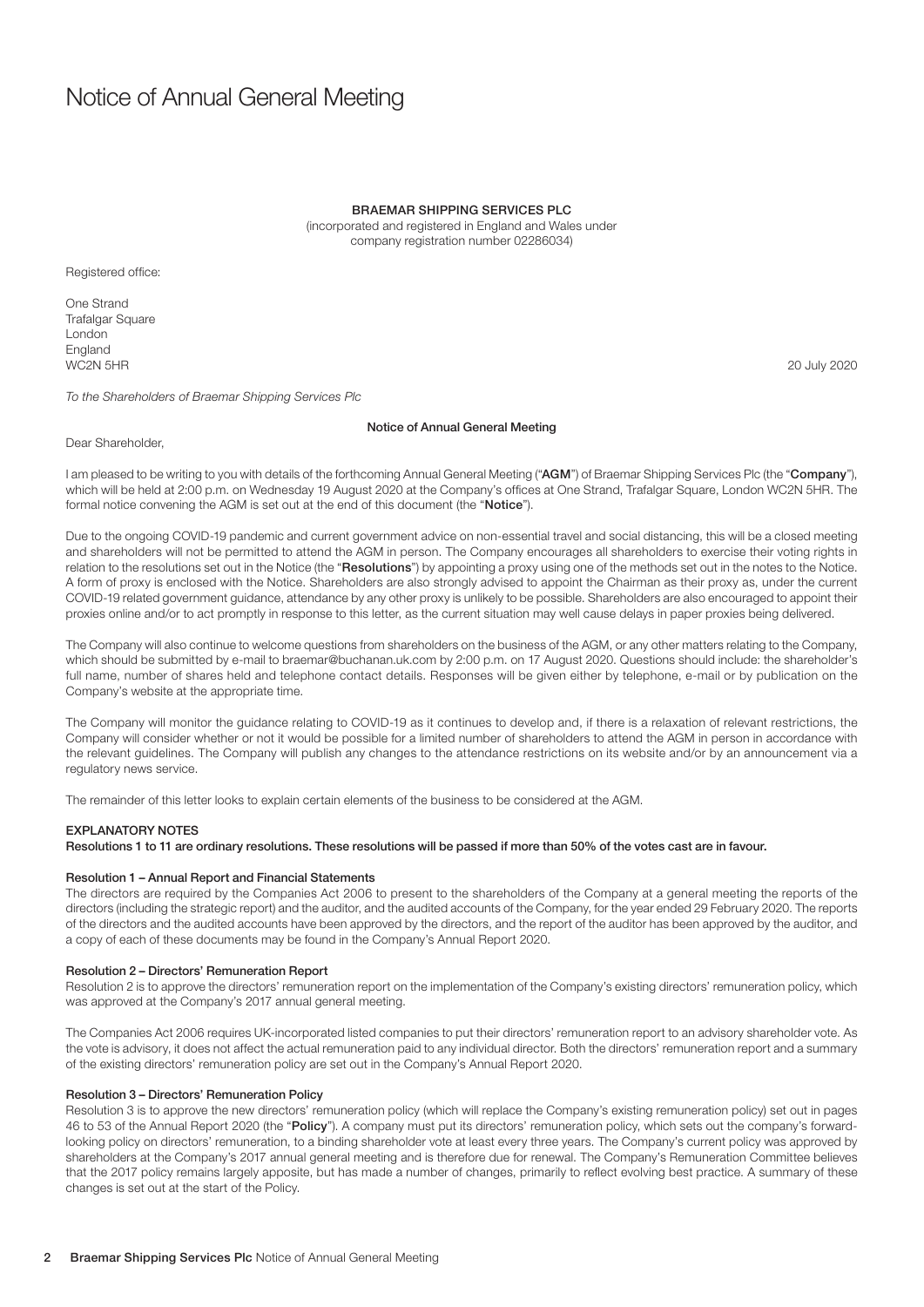Once the Policy has been approved, all payments by the Company to the directors and any former directors must be made in accordance with the Policy (unless a payment has separately been approved by shareholder resolution). If Resolution 3 is not passed, the directors' remuneration policy approved at the 2017 annual general meeting will continue in effect and the Company will seek shareholder approval for a new policy or the existing policy at the next annual general meeting or at an earlier general meeting, as the case may be.

If the Company wishes to change the Policy, it will put the revised policy to a shareholder vote again before it can implement any payments pursuant to the amended policy. If the Policy remains unchanged, the Companies Act requires the Company to put the policy to shareholders for approval again no later than 29 February 2024.

# Resolutions 4 to 8 – Re-election of directors

Resolutions 4 to 8 deal with the re-election of the directors of the Company. In accordance with best corporate governance practice, all of the directors are standing for re-election at this year's AGM.

Biographies of each of the directors can be found on pages 34 to 35 of the Company's Annual Report 2020. The Board has determined that, in its judgement, all of the non-executive directors meet the independence criteria set out in the UK Corporate Governance Code as all are independent in character and judgement and there are no relationships or circumstances that are likely to affect, or could appear to affect, their judgement. The Board confirms that the directors standing for re-election continue to perform effectively and demonstrate commitment to their role.

# Resolution 9 – Re-appointment of auditor

The Companies Act 2006 requires that auditors be appointed at each general meeting at which accounts are laid, to hold office until the next such meeting. This resolution seeks shareholder approval for the re-appointment of BDO LLP as the Company's auditor to hold office until the next annual general meeting of the Company. The Audit Committee keeps under review the independence and objectivity of the external auditor, further information on which can be found in the Company's Annual Report 2020. After considering relevant information, the Audit Committee recommended to the Board that BDO LLP be reappointed.

# Resolution 10 – Auditor's remuneration

This resolution authorises the directors to set the remuneration of the auditor for the audit work to be carried out by it in the next financial year. The amount of the remuneration paid to the auditor for the next financial year will be disclosed in the next audited accounts of the Company. The directors have delegated the responsibility of setting the auditor's remuneration to the Audit Committee of the Board.

# Resolution 11 – Allotment of share capital

The Companies Act 2006 provides that the directors may only allot shares or grant rights to subscribe for or to convert any security into shares if authorised by shareholders to do so. This resolution will, if passed, authorise the directors to allot shares up to a maximum nominal amount of £2,113,947, which represents an amount which is approximately equal to two-thirds of the issued ordinary share capital of the Company as at 17 July 2020, the latest practicable date prior to the publication of the Notice. As at the date of this letter, the Company did not hold any ordinary shares in the capital of the Company in treasury.

As provided in sub-paragraph (a) of the resolution, up to half of this authority (equal to one-third of the issued share capital of the Company), will enable the directors to allot and issue new shares in whatever manner (subject to pre-emption rights) they see fit. Sub-paragraph (b) of the resolution provides that the remainder of the authority (equal to a further one-third) may only be used in connection with a rights issue in favour of ordinary shareholders. As sub-paragraph (a) imposes no restrictions on the way the authority may be exercised, it could be used in conjunction with subparagraph (b) so as to enable the whole two-thirds authority to be used in connection with a rights issue. Where usage of this authority exceeds the one-third of the issued share capital, the directors intend to follow emerging best practice as regards its use.

The authority will expire at the earlier of the conclusion of the next annual general meeting of the Company and 19 November 2021.

Passing this resolution will ensure that the directors continue to have the flexibility to act in the best interests of shareholders, when opportunities arise, by issuing new shares. However, there are no current plans to issue new shares except in connection with employee share schemes.

A similar authority was granted at last year's annual general meeting, which is set to expire at the conclusion of the AGM.

Resolutions 12, 13, 14 and 15 are special resolutions. These resolutions will be passed if not less than 75% of the votes cast are in favour.

#### Resolutions 12 and 13 – Disapplication of statutory pre-emption rights

The Companies Act 2006 prescribes certain pre-emption rights under which, if the Company issues new shares, or grants rights to subscribe for or to convert any security into shares, for cash or sells any treasury shares, it must first offer them to existing shareholders in proportion to their current holdings.

Under Resolution 12, it is proposed that the directors be authorised to issue shares for cash and/or sell shares from treasury (if any are so held) without offering them first to existing shareholders in accordance with statutory pre-emption rights:

(i) up to an aggregate nominal amount of £158,546 (up to 1,585,460 new ordinary shares of ten pence each). This amount represents approximately 5% of the Company's issued share capital as at 17 July 2020, being the latest practicable date prior to the publication of the Notice. This part of the authority is designed to provide the Board with flexibility to raise further equity funding and to pursue acquisition opportunities as and when they may arise; or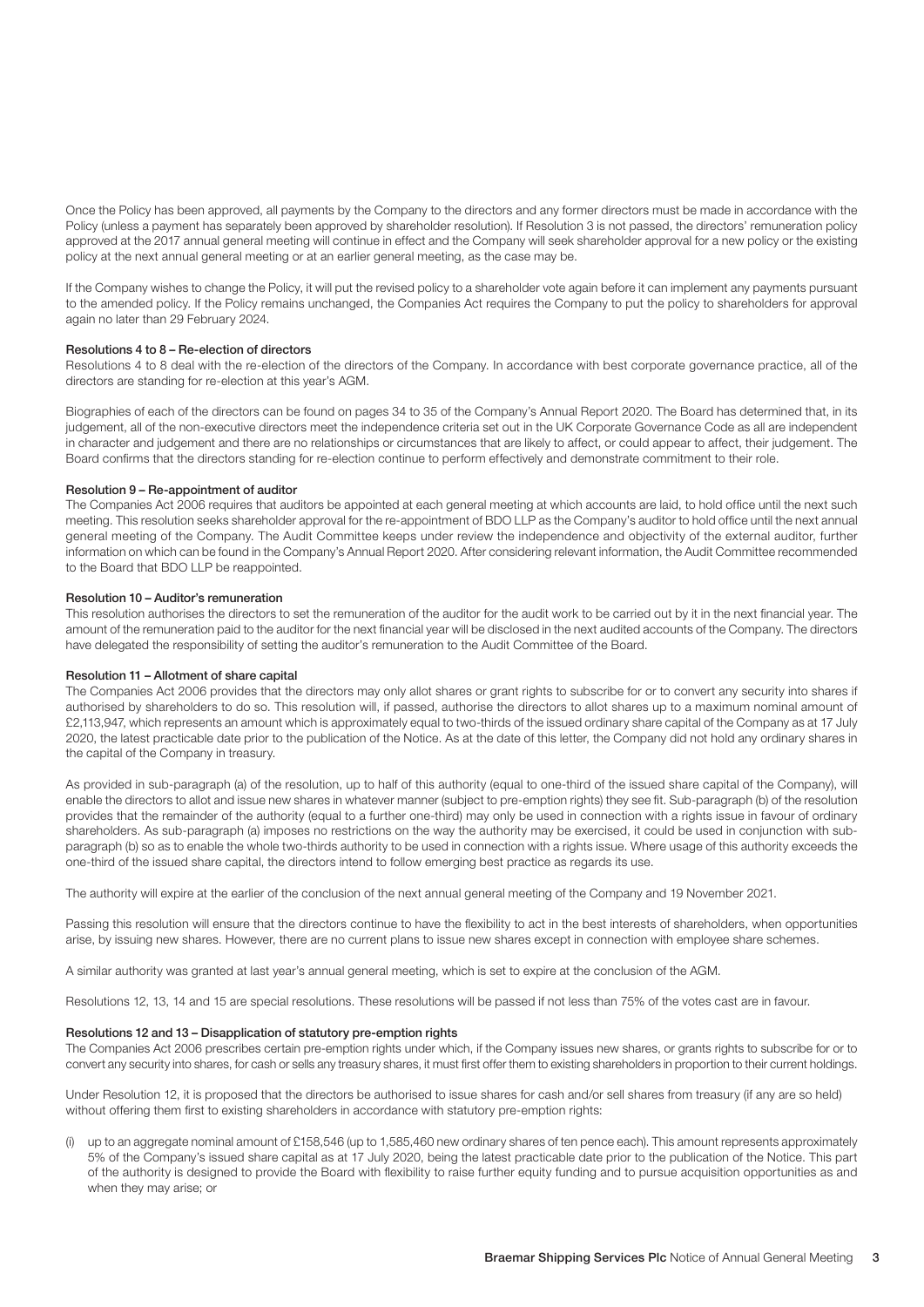# Notice of Annual General Meeting continued

(ii) in respect of a rights issue, open offer or other offer that generally provides existing shareholders with the opportunity to subscribe for new shares pro rata to their existing holdings. This part of the authority is designed to give the directors flexibility to exclude certain shareholders from such an offer where the directors consider it necessary or desirable to do so in order to avoid legal, regulatory or practical problems that would otherwise arise.

Under Resolution 13, it is proposed that the directors be authorised to disapply statutory pre-emption rights in respect of an additional 5% of the Company's issued share capital (as at 17 July 2020, being the latest practicable date prior to the publication of the Notice). The directors consider that proposing this resolution is appropriate for the Company's circumstances and, in accordance with the Pre-Emption Group's Principles, the directors confirm that the authority will be used only in connection with an acquisition or specified capital investment that is announced contemporaneously with the issue, or that has taken place in the preceding six-month period and is disclosed in the announcement of the issue.

If passed, the authorities in Resolutions 12 and 13 will expire at the same time as the authority to allot shares given pursuant to Resolution 11. Excluding any shares issued in connection with an acquisition or specified capital investment as described above, the directors do not intend to issue more than 7.5% of the issued share capital on a non-pre-emptive basis in any rolling three-year period.

# Resolution 14 – Purchase of own shares by the Company

This resolution gives the Company authority to buy back its own ordinary shares in the market. The authority limits the number of shares that could be purchased to a maximum of 3,170,920 (representing approximately 10% of the Company's issued share capital as at 17 July 2020, being the latest practicable date prior to the publication of the Notice). The price per ordinary share that the Company may pay is set at a minimum amount (excluding expenses) of ten pence per ordinary share and a maximum amount (excluding expenses) of the higher of: (i) 5% over the average of the previous five days' middle market prices; and (ii) the higher of the price of the last independent trade and the highest current independent bid on the trading venue where the purchase is carried out. This authority will only be exercised if market conditions make it advantageous to do so. This authority will expire at the earlier of the conclusion of the next annual general meeting of the Company and 19 November 2021.

The directors have no present intention of exercising the authority to purchase the Company's ordinary shares, but will keep the matter under review, taking into account the financial resources of the Company, the Company's share price and future funding opportunities. The authority will be exercised only if the directors believe that to do so would result in an increase in earnings per share and would be in the interests of shareholders generally. If the directors were to exercise the authority, their present intention is that the shares purchased (to the extent statutory requirements are met and provided any treasury shares held do not exceed 10% of the Company's issued share capital) will be held in treasury for future cancellation, sale for cash, or transfer for the purposes of or pursuant to an employee share scheme, although they may be cancelled immediately on repurchase in the light of circumstances at the time. The effect of any cancellation would be to reduce the number of shares in issue. For most purposes, while held in treasury, shares are treated as if they have been cancelled (for example, they carry no voting rights and do not rank for dividends). The Board will have regard to any guidelines published by any of the investor groups in force at the time of any such purchase, holding or resale of treasury shares.

As at 17 July 2020, which is the latest practicable date prior to the publication of the Notice, the total number of options and warrants to subscribe for ordinary shares in the capital of the Company was 832,902, representing approximately 2.63% of the Company's issued ordinary share capital at that date. If the proposed market purchase authority were to be exercised in full and all of the repurchased shares were cancelled (but the Company's issued share capital otherwise remained unaltered), the total number of options and warrants to subscribe for ordinary shares in the capital of the Company would represent approximately 2.56% of the Company's issued ordinary share capital.

# Resolution 15 – Notice period for general meetings

This resolution seeks to continue to allow the Company to hold general meetings (other than the annual general meeting) on 14 clear days' notice (rather than 21 clear days' notice). The Company must offer, for any meeting held on less than 21 clear days' notice, a facility to vote by electronic means that is accessible to all members. The shorter notice period would not be used as a matter of routine, but only where the flexibility is merited by the business of the meeting and is thought to be to the advantage of shareholders as a whole.

The authority granted by this resolution is valid up to the next annual general meeting and needs to be renewed annually.

# **RECOMMENDATION**

The Board considers the Resolutions are likely to promote the success of the Company and are in the best interests of the Company and its shareholders as a whole. The directors unanimously recommend that you vote in favour of the Resolutions as they intend to do in respect of their own beneficial holdings.

Yours faithfully,

o

Ronald Series Executive Chairman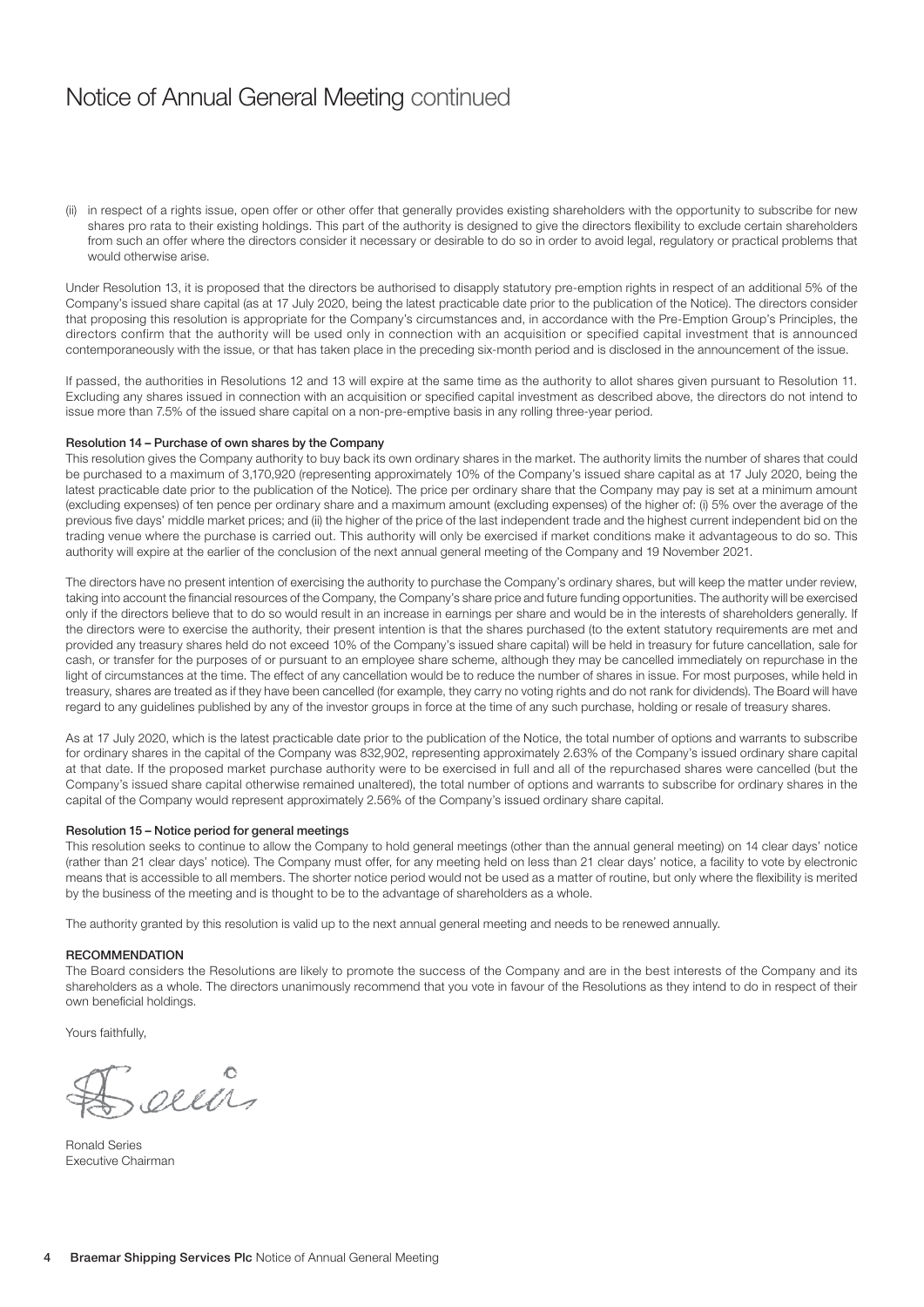# NOTICE OF ANNUAL GENERAL MEETING OF BRAEMAR SHIPPING SERVICES PLC

Notice is hereby given that the Annual General Meeting ("AGM") of Braemar Shipping Services Plc (the "Company") will be held at 2:00 p.m. on 19 August 2020 at the offices of the Company at One Strand, Trafalgar Square, London WC2N 5HR, to transact the following business (of which resolutions 1 to 11 (inclusive) will be proposed as ordinary resolutions and resolutions 12 to 15 (inclusive) will be proposed as special resolutions). Voting on all resolutions will be by way of a poll.

# ORDINARY RESOLUTIONS

- 1. To receive the audited annual accounts and reports for the year ended 29 February 2020.
- 2. To approve the directors' remuneration report for the year ended 29 February 2020 (other than the part containing the directors' remuneration policy).
- 3. To approve the directors' remuneration policy set out in the directors' remuneration report in the Company's Annual Report for the financial year ended 29 February 2020.
- 4. To re-elect Jürgen Breuer as a director of the Company.
- 5. To re-elect Stephen Kunzer as a director of the Company.
- 6. To re-elect Ronald Series as a director of the Company.
- 7. To re-elect Nicholas Stone as a director of the Company.
- 8. To re-elect Lesley Watkins as a director of the Company.
- 9. To re-appoint BDO LLP, as auditor to the Company, to hold office until the conclusion of the next general meeting at which financial statements of the Company are laid before the Company.
- 10. To authorise the directors to determine BDO LLP's remuneration as auditor of the Company.
- 11. That the directors be generally and unconditionally authorised, in substitution for all existing authorities, to exercise all powers of the Company to allot shares and to grant rights to subscribe for or to convert any security into shares up to an aggregate nominal amount of £2,113,947 comprising:
	- a) an aggregate nominal amount of £1,056,973.50 (whether in connection with the same offer or issue as under sub-paragraph (b) immediately below or otherwise); and
	- b) an aggregate nominal amount of £1,056,973.50 in the form of equity securities (as defined in section 560 of the Companies Act 2006) in connection with an offer or issue by way of rights, open for acceptance for a period fixed by the directors, to holders of ordinary shares (other than the Company) on the register on any record date fixed by the directors in proportion (as nearly as may be) to the respective number of ordinary shares deemed to be held by them, subject to such exclusions or other arrangements as the directors may deem necessary or expedient in relation to fractional entitlements, legal or practical problems arising in any overseas territory, the requirements of any regulatory body or stock exchange or any other matter whatsoever.

 This authority shall expire (unless previously varied as to duration, revoked or renewed by the Company in general meeting) on 19 November 2021 or, if earlier, at the conclusion of the annual general meeting of the Company in 2021, except that the Company may before such expiry make any offer or agreement which would or might require shares to be allotted or such rights to be granted after such expiry and the directors may allot shares or grant such rights in pursuance of such offer or agreement as if the authority conferred by this resolution had not expired.

# SPECIAL RESOLUTIONS

- 12. That the directors be empowered pursuant to section 570 of the Companies Act 2006 to allot equity securities (as defined in section 560 of that Act) for cash pursuant to the general authority conferred on them by resolution 11 and/or to sell equity securities held as treasury shares for cash pursuant to section 727 of the Companies Act 2006, in each case as if section 561 of that Act did not apply to any such allotment or sale, provided that this power shall be limited to:
	- a) any such allotment and/or sale of equity securities in connection with an offer or issue by way of rights or other pre-emptive offer or issue, open for acceptance for a period fixed by the directors, to holders of ordinary shares (other than the Company) on the register on any record date fixed by the directors in proportion (as nearly as may be) to the respective number of ordinary shares deemed to be held by them, subject to such exclusions or other arrangements as the directors may deem necessary or expedient in relation to fractional entitlements, legal or practical problems arising in any overseas territory, the requirements of any regulatory body or stock exchange or any other matter whatsoever; and
	- b) any such allotment and/or sale, otherwise than pursuant to sub-paragraph (a) immediately above, of equity securities having, in the case of ordinary shares, an aggregate nominal value or, in the case of other equity securities, giving the right to subscribe for or convert into ordinary shares having an aggregate nominal value, not exceeding the sum of £158,546.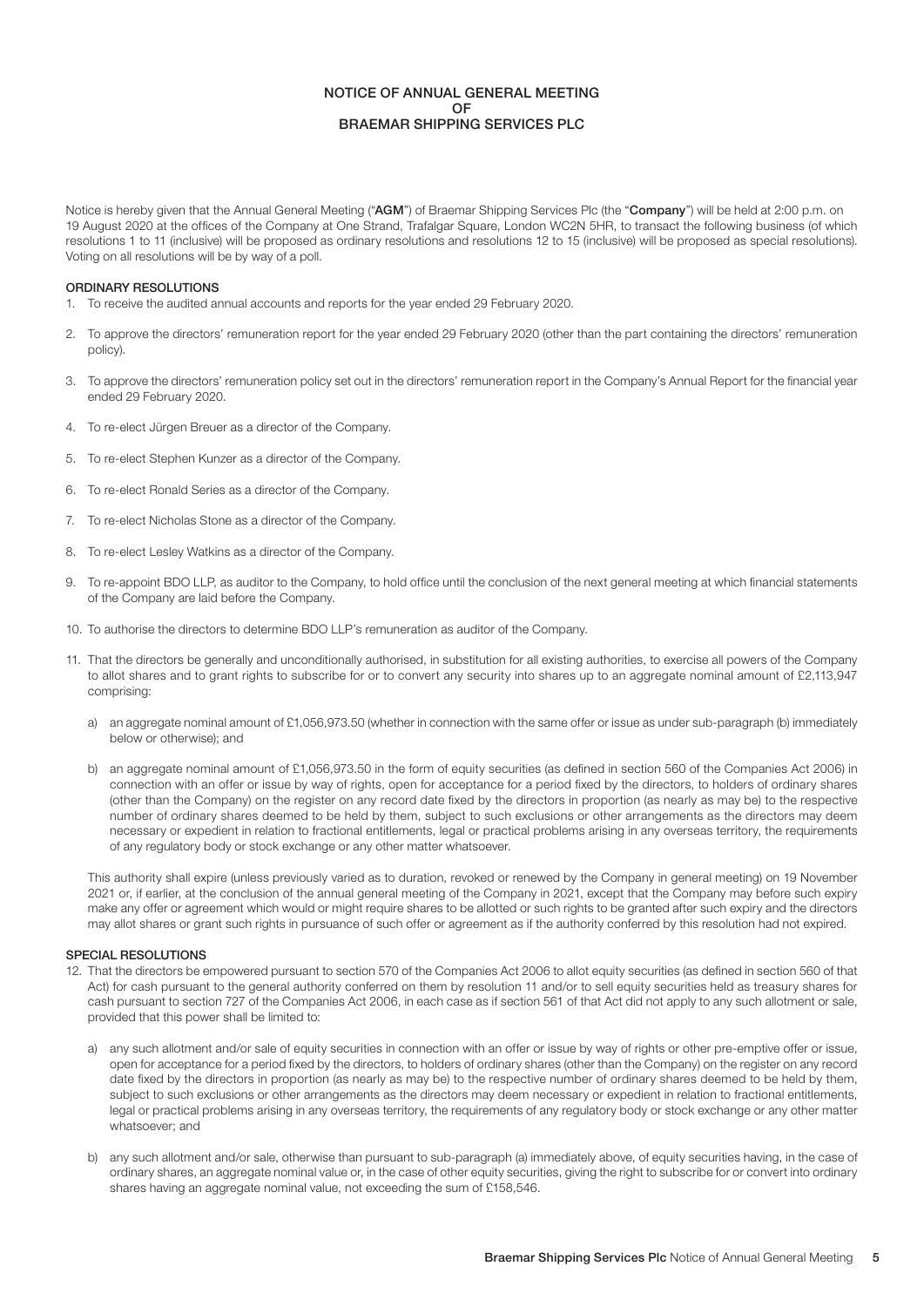# Notice of Annual General Meeting continued

 This authority shall expire, unless previously revoked or renewed by the Company in general meeting, at such time as the general authority conferred on the directors by resolution 11 expires, except that the Company may before such expiry make any offer or agreement which would or might require equity securities to be allotted or equity securities held as treasury shares to be sold after such expiry and the directors may allot equity securities and/or sell equity securities held as treasury shares in pursuance of such an offer or agreement as if the power conferred by this resolution had not expired.

- 13. That, in addition to any authority granted under resolution 12, the directors be empowered pursuant to section 570 of the Companies Act 2006 to allot equity securities (as defined in section 560 of that Act) for cash pursuant to the general authority conferred on them by resolution 11 and/ or to sell equity securities held as treasury shares for cash pursuant to section 727 of the Companies Act 2006, in each case as if section 561 of that Act did not apply to any such allotment or sale, provided that this power shall be:
	- a) limited to any such allotment and/or sale of equity securities having, in the case of ordinary shares, an aggregate nominal value or, in the case of other equity securities, giving the right to subscribe for or convert into ordinary shares having an aggregate nominal value, not exceeding the sum of £158,546; and
	- b) used only for the purposes of financing (or refinancing, if the authority is to be used within six months after the original transaction) a transaction which the directors determine to be an acquisition or other capital investment of a kind contemplated by the Statement of Principles on Disapplying Pre-Emption Rights most recently published by the Pre-Emption Group prior to the date of this Notice.

 This authority shall expire, unless previously revoked or renewed by the Company in general meeting, at such time as the general authority conferred on the directors by resolution 11 expires, except that the Company may before such expiry make any offer or agreement which would or might require equity securities to be allotted or equity securities held as treasury shares to be sold after such expiry and the directors may allot equity securities and/or sell equity securities held as treasury shares in pursuance of such an offer or agreement as if the power conferred by this resolution had not expired.

- 14. That the Company be and is generally and unconditionally authorised to make market purchases (within the meaning of section 693(4) of the Companies Act 2006) of its ordinary shares of ten pence each provided that in doing so it:
	- a) purchases no more than 3,170,920 ordinary shares in aggregate;
	- b) pays not less per ordinary share than ten pence (excluding expenses); and
	- c) pays a price per share that is not more (excluding expenses) than the higher of:
		- (i) 5% above the average of the middle market quotations for the ordinary shares as derived from the Daily Official List for the five business days immediately before the day on which it purchases that share; and
		- (ii) the price of the last independent trade of any number of ordinary shares on the trading venue where the purchase is carried out or the highest current independent purchase bid for any number of ordinary shares on that venue.

 This authority shall expire on 19 November 2021 or, if earlier, at the conclusion of the annual general meeting of the Company in 2021, except that the Company may, if it agrees to purchase ordinary shares under this authority before it expires, complete the purchase wholly or partly after this authority expires.

15. That a general meeting other than an annual general meeting may be called on not less than 14 clear days' notice during the period beginning on the date of the passing of this resolution and expiring at the conclusion of the next annual general meeting of the Company in 2021.

20 July 2020 By order of the board Peter Mason Company Secretary

Registered Office: One Strand Trafalgar Square London England WC2N 5HR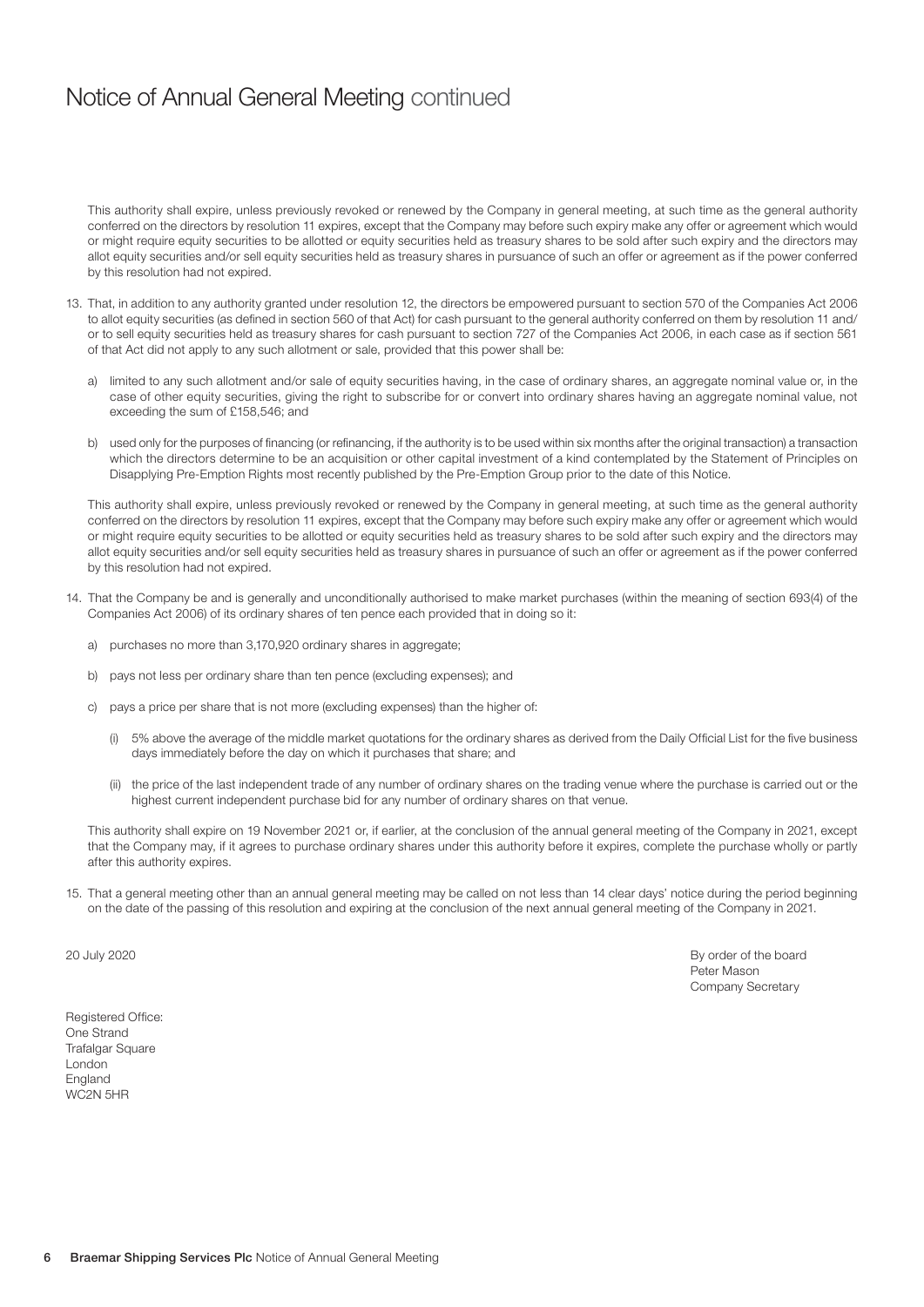# Notes to the Notice of Annual General Meeting

IMPORTANT NOTE REGARDING ATTENDANCE IN PERSON: Due to the ongoing COVID-19 pandemic and current government advice on non-essential travel and social distancing (as published at the date of this Notice), this will be a closed meeting and shareholders will not be permitted to attend the AGM in person. Consequently, shareholders are encouraged to exercise their votes by submitting their proxy as soon as possible and to appoint the Chairman as their proxy.

- 1. A member who is an individual would usually be entitled to attend, speak and vote at the AGM or to appoint one or more other persons as his proxy to exercise all or any of his rights on his behalf. Given the current COVID-19 restrictions, a member shall only be entitled to appoint a proxy to vote on his behalf at the AGM, which will not be open to shareholders to attend. Further details of how to appoint a proxy, and the rights of proxies, are given in the Notes below. A member that is a company can appoint one or more corporate representatives (such as a director or employee of the company) whose attendance at the meeting is treated as if the company were attending in person, or it can appoint one or more persons as its proxy to exercise all or any of its rights on its behalf. In each case, the person attending the AGM will need to provide the Company or its registrars with evidence of their identity and, if applicable, their appointment as a proxy or corporate representative with authority to vote on behalf of the member. Shareholders are strongly encouraged to appoint the Chairman as their proxy, as attendance by other proxies is unlikely to be possible because of the COVID-19 restrictions.
- 2. A shareholder may appoint more than one proxy in relation to the AGM, provided that each proxy is appointed to exercise the rights attached to a different share or shares held by that shareholder. A proxy does not need to be a shareholder of the Company. If you are appointing more than one proxy you will need to state clearly on each form of proxy the number of shares in relation to which the proxy is appointed, and ensure that, taken together, the numbers of shares stated on the forms of proxy do not exceed your holding. A proxy is legally required to vote in accordance with any voting instructions given by his appointing shareholder.
- 3. In the case of joint registered holders, the signature of one holder on a proxy card will be accepted and the vote of the senior holder who tenders a vote, whether in person or by proxy, shall be accepted to the exclusion of the votes of the other joint holders. For this purpose, seniority shall be determined by the order in which names stand on the register of shareholders of the Company in respect of the relevant joint holding.
- 4. A personalised form of proxy for use in connection with the AGM is enclosed with the document of which this Notice forms part. If you do not have a personalised form of proxy and believe that you should, please contact the Company's registrars, Link Asset Services at 34 Beckenham Road, Beckenham, Kent BR3 4ZF or on 0371 664 0300. Completion and return of a form of proxy will not legally prevent a shareholder from attending and voting at the AGM. However, given the current restrictions in place as a result of COVID-19, shareholders will not be able to attend the AGM and the Company therefore requests all shareholders to vote by proxy on the resolutions set out in this Notice as soon as possible. Addresses (including electronic addresses) in this Notice or any related documents (including the form of proxy) are included strictly for the purposes specified and not for any other purpose.
- 5. To appoint a proxy or proxies shareholders must complete: (a) a form of proxy, sign it and return it, together with the power of attorney or any other authority under which it is signed, or a notarially certified copy of such authority, to the Company's registrars, Link Asset Services at 34 Beckenham Road, Beckenham, Kent BR3 4ZF; or (b) a CREST Proxy Instruction (see below); or (c) an online proxy appointment at www.signalshares.com (you will need to enter the Investor Code which can be found on your share certificate or dividend confirmation and to agree to certain terms and conditions), in each case so that it is received no later than 2:00 p.m. on 17 August 2020.
- 6. CREST members who wish to appoint a proxy or proxies through the CREST electronic proxy appointment service may do so for the AGM and any adjournment(s) of the meeting by using the procedures described in the CREST Manual (available via https://www.euroclear.com). CREST Personal Members or other CREST sponsored members and those CREST members who have appointed any voting service provider(s) should refer to their CREST sponsor or voting service provider(s), who will be able to take the appropriate action on their behalf.
- 7. In order for a proxy appointment or instruction made using the CREST service to be valid, the appropriate CREST message (a "CREST Proxy Instruction") must be properly authenticated in accordance with Euroclear UK & Ireland Limited's specifications and must contain the information required for such instructions, as described in the CREST Manual. The message, regardless of whether it constitutes the appointment of a proxy or an amendment to the instruction given to a previously appointed proxy must, in order to be valid, be transmitted so as to be received by the Company's agent (ID RA10) by the latest time for receipt of proxy appointments set out in Note 5 above. For this purpose, the time of receipt will be taken to be the time (as determined by the timestamp applied to the message by the CREST Applications Host) from which the Company's agent is able to retrieve the message by enquiry to CREST in the manner prescribed by CREST. After this time, any change of instructions to proxies appointed through CREST should be communicated to the appointee through other means.
- 8. CREST members and, where applicable, their CREST sponsors or voting service providers should note that Euroclear UK & Ireland Limited does not make available special procedures in CREST for any particular messages. Normal system timings and limitations will therefore apply in relation to the input of CREST Proxy Instructions. It is the responsibility of the CREST member concerned to take (or, if the CREST member is a CREST personal member or sponsored member or has appointed any voting service provider(s), to procure that his CREST sponsor or voting service provider(s) take(s)) such action as is necessary to ensure that a message is transmitted by means of the CREST system by any particular time. In this connection, CREST members and, where applicable, their CREST sponsors or voting service providers are referred, in particular, to those sections of the CREST Manual concerning practical limitations of the CREST system and timings.
- 9. The Company may treat as invalid a CREST Proxy Instruction in the circumstances set out in Regulation 35(5)(a) of the Uncertificated Securities Regulations 2001.